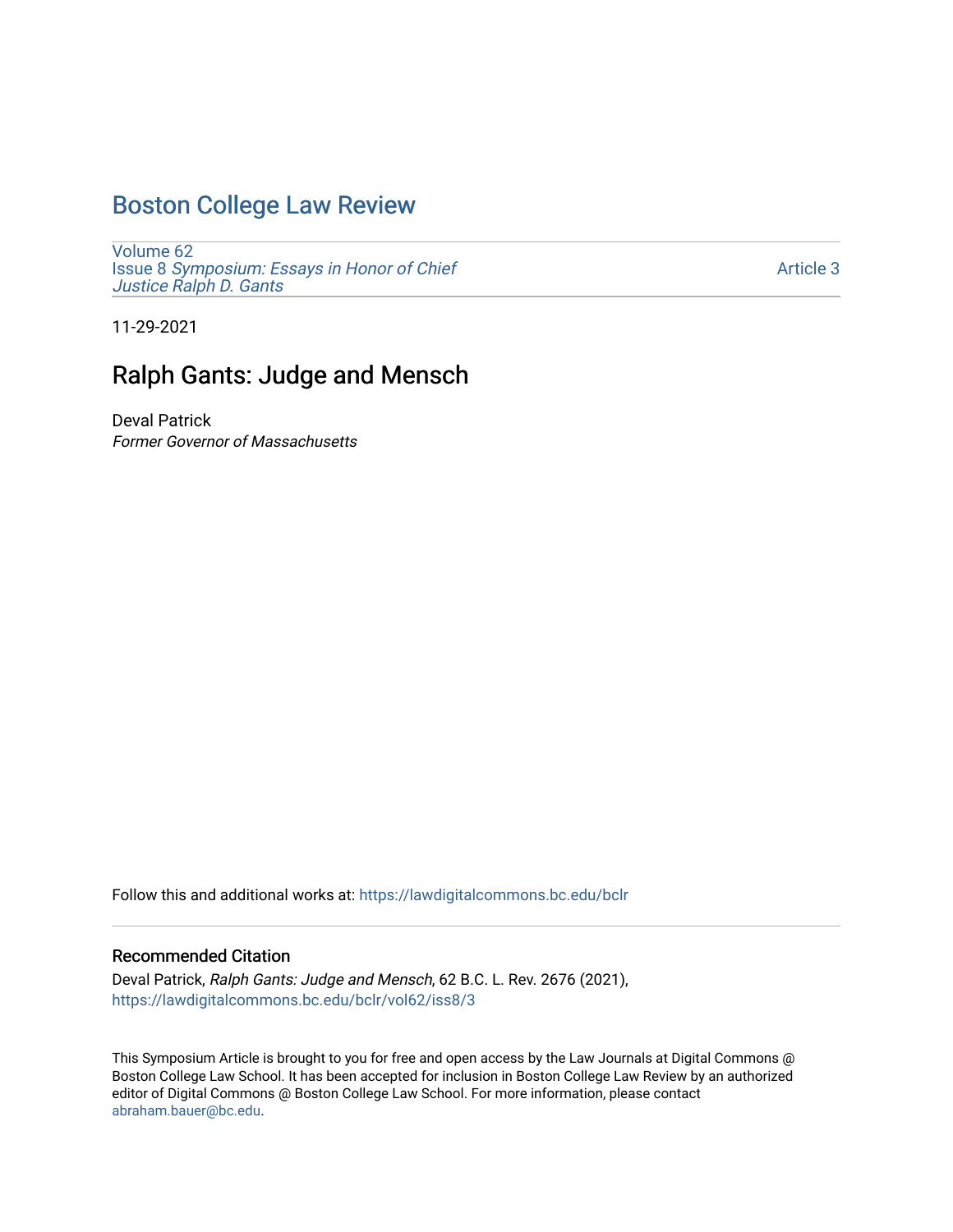### **RALPH GANTS: JUDGE AND MENSCH**

### DEVAL PATRICK**[\\*](#page-1-0)**

To all the families who loved him—the Gants/Ramirez family, the Harvard Law School family, the court family, and the family of friends and fellow fighters for justice—I share your present sadness in losing Ralph D. Gants too soon, and your lasting joy in knowing him at all.

Upon learning that I had nominated Ralph to the Massachusetts Supreme Judicial Court (SJC), a member of the Governor's Council, the body of officials who must confirm judicial appointments to our courts, famously remarked, "Ralph Gants is a mensch, and the court needs a mensch."

I love that remark, but that was not what I set out to do when I nominated Ralph. What I thought the court needed was someone who knew how cases were actually tried, who knew what it was like to review evidence and resolve credibility, and who knew what the human dynamics of a courtroom were and how they affected outcomes. I wanted someone who would see, hear, and seek to understand the vulnerable, whether they be the litigant or the witness; those unfamiliar and even a little intimidated by the surroundings, language, and customs of a courtroom; or the nervous, awkward, and inexperienced counsel. We have the good fortune of having a wealth of legal scholarship in the Commonwealth generally and on our SJC in particular. I wanted someone who would understand how to harness that brilliance and guide the court to opinions that were actually instructive to lower courts and lawyers, in plain language. I was looking for *that*.

I did not realize that I had a chance to get a mensch until I met Ralph. This came at the end of an arduous vetting process, after the judicial nominating commission, the joint bar committee and the governor's legal counsel had grilled the candidates and made their recommendation as to why Ralph fit the internal objectives I had set out. When we sat together, we talked about being a trial court judge, about being an appellate judge, and about the discipline and restraint required to apply the law fairly to the facts. We also talked about real life. We talked about real people who, in every case, are in court because every other institution of our society has failed them. We discussed how a judge could never expect to fix every injustice, but could do justice in the matter before them.

<sup>© 2021,</sup> Deval Patrick. All rights reserved.

<span id="page-1-0"></span><sup>\*</sup> Deval Patrick is the former Governor of Massachusetts. He appointed the late Chief Justice Ralph D. Gants to the Massachusetts Supreme Judicial Court. This article is adapted from remarks at an October 27, 2020 memorial service for the late Chief Justice.